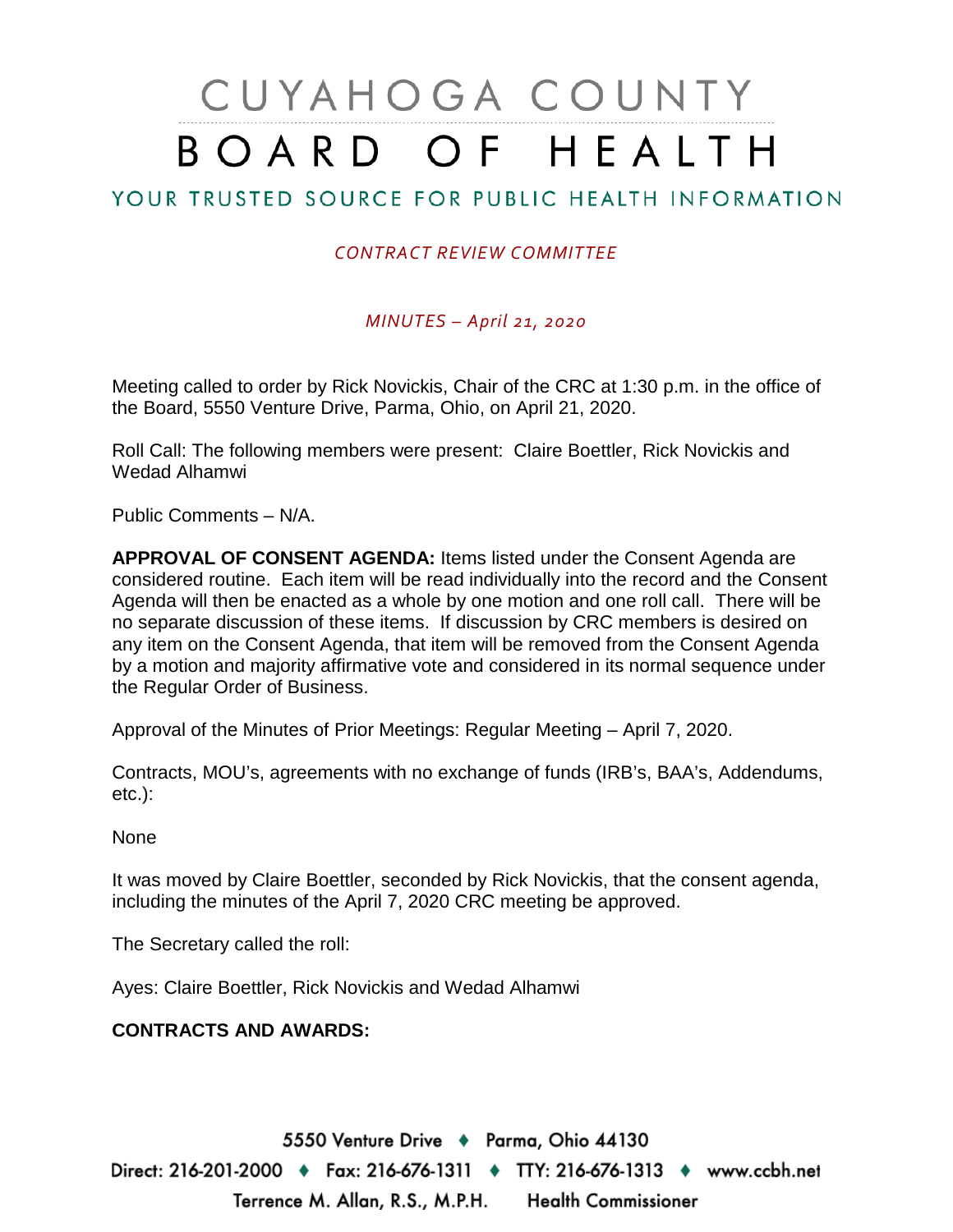Tabled Items

None

New Items For Review

Bid/Quote Openings ≥ \$25,000.00

None

Bid/Quote Openings < \$25,000.00

None

Expenditures: Contracts up to \$25,000.00

It was moved by Wedad Alhamwi, seconded by Claire Boettler that the letter proposal (CRC 2020-52) with Walter Haverfield Attorneys at Law for outside counsel services at a rate of \$290.00 per hour effective April 21, 2020 in an amount not to exceed \$8,700.00 be approved.

Presented by: Najeebah Shine

Purpose: For legal services related to employment matters.

Funding Source: 100% funded through General Revenue.

The Secretary called the roll:

Ayes: Claire Boettler, Rick Novickis and Wedad Alhamwi

Revenue Generating Agreements up to \$25,000.00

None

Contract Rescissions

None

Other Business.

Public Comment – N/A.

Thereupon, it was moved by Claire Boettler, seconded by Wedad Alhamwi, that the following Motion be adopted:

5550 Venture Drive + Parma, Ohio 44130

Direct: 216-201-2000 ♦ Fax: 216-676-1311 ♦ TTY: 216-676-1313 ♦ www.ccbh.net Terrence M. Allan, R.S., M.P.H. **Health Commissioner**